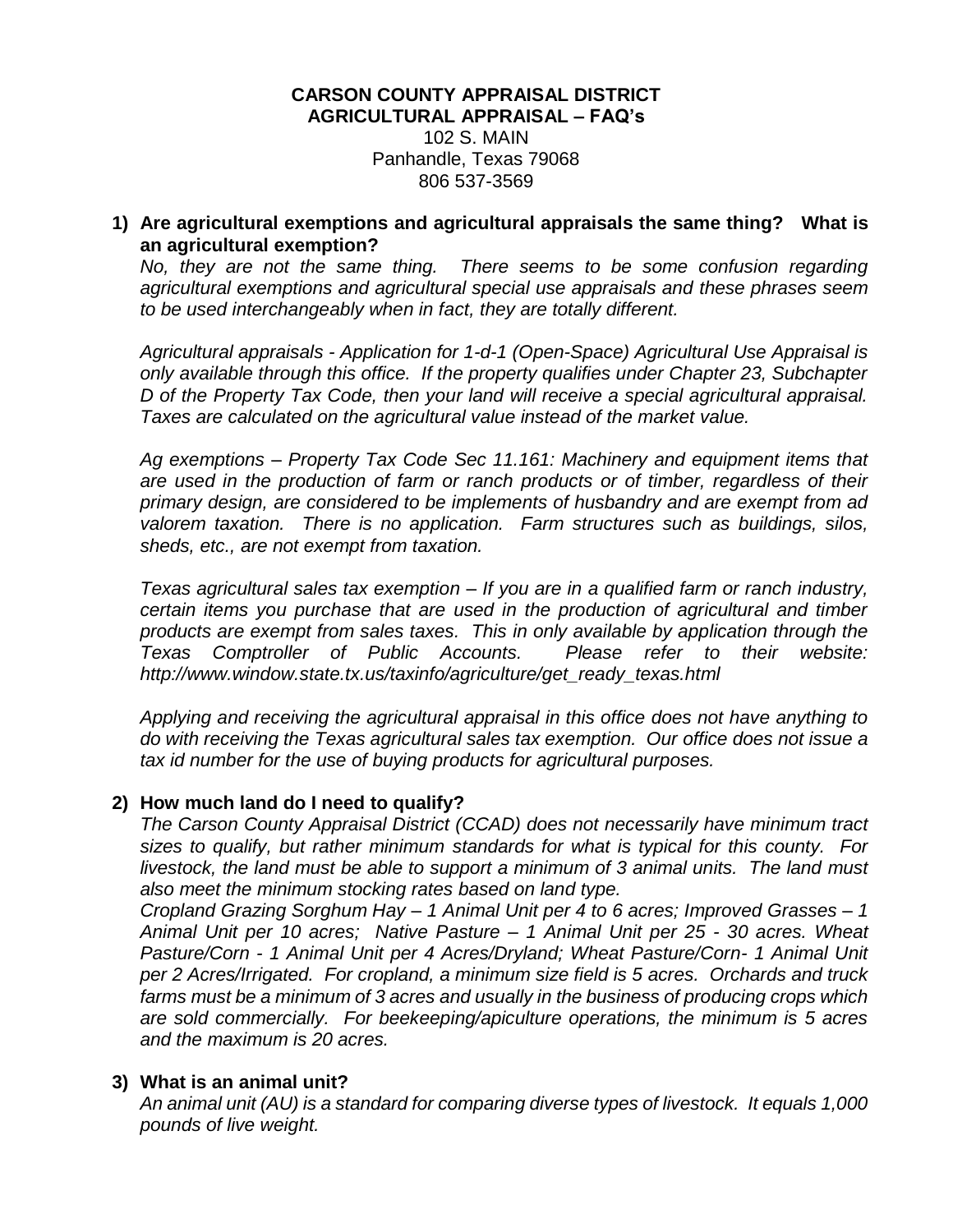*1 cow or cow & calf pair = 1 AU 6 Spanish Goats (Nanny) = 1 AU 5 Domestic Sheep (Ewe) = 1 AU An animal unit month (AUM) is the amount of forage or feed required to maintain one animal unit for a period of 30 days and are used as comparison factors in the appraisal of pasture lands.*

#### **4) How can I qualify my land for the agricultural appraisal?**

*The land must be currently devoted principally to agricultural use. The land must meet the minimum size test standards as defined in the CCAD's Agricultural Intensity Standards. The land must be devoted to an agricultural use to the degree of intensity that is typical in this area. The land must have been used principally for agriculture for five out of the preceding seven years. If the land is located within the corporate limits of a city, then it must have been used principally for agriculture for the five preceding years. The property owner must file an Application for 1-d-1 (Open-Space) Agricultural Use Appraisal.*

## **5) I received this agricultural application in the mail. Why? Do I have to complete this application?**

*If a property currently has an agricultural appraisal, the CCAD makes an effort to mail an application for a new agricultural appraisal application if the property owner acquired property that also has an agricultural appraisal; sold a portion of their property; and any other type of name change or ownership change. The CCAD is not required to mail the applications, but makes an effort to do so out of courtesy to the taxpayers. You may also receive the application because the appraiser needs to know how you qualify or notices a change in your farm and ranch practices. You may have gotten the application because the chief appraiser is requesting an update.*

*If you are still using the property for agricultural purposes, then you must complete the application and submit it to the CCAD on or before April 30 to continue to receive this special use appraisal. If it is not completed, the land will lose this special use appraisal and be assessed at market value. If the form is returned and approved after April 30 but before certification of the appraisal roll (sometime in July), then the property will receive a penalty equal to 10% of the tax savings resulting from the agricultural appraisal.*

#### **6) I have a garden and a few fruit trees behind my house and I sometimes sell my harvests at the Farmer's Market. Why won't you grant the agricultural appraisal on my tract?**

*According to the statute, land must be devoted principally to an agricultural use. If the*  land is used for more than one purpose, the most important or primary use must be *agriculture to qualify. Pleasure gardening isn't the principal use of residential land. The tract must also meet our minimum tract size standard of 3 acres and be used to the degree of intensity typical for this county.*

## **7) I have horses. Can my land qualify?**

*CCAD's policy on horse operations is limited to breeding operations. A breeding operation involves having brood mares and either a stud (stallion) on location or using artificial insemination for breeding the mares. Typical pastures are of the improved variety*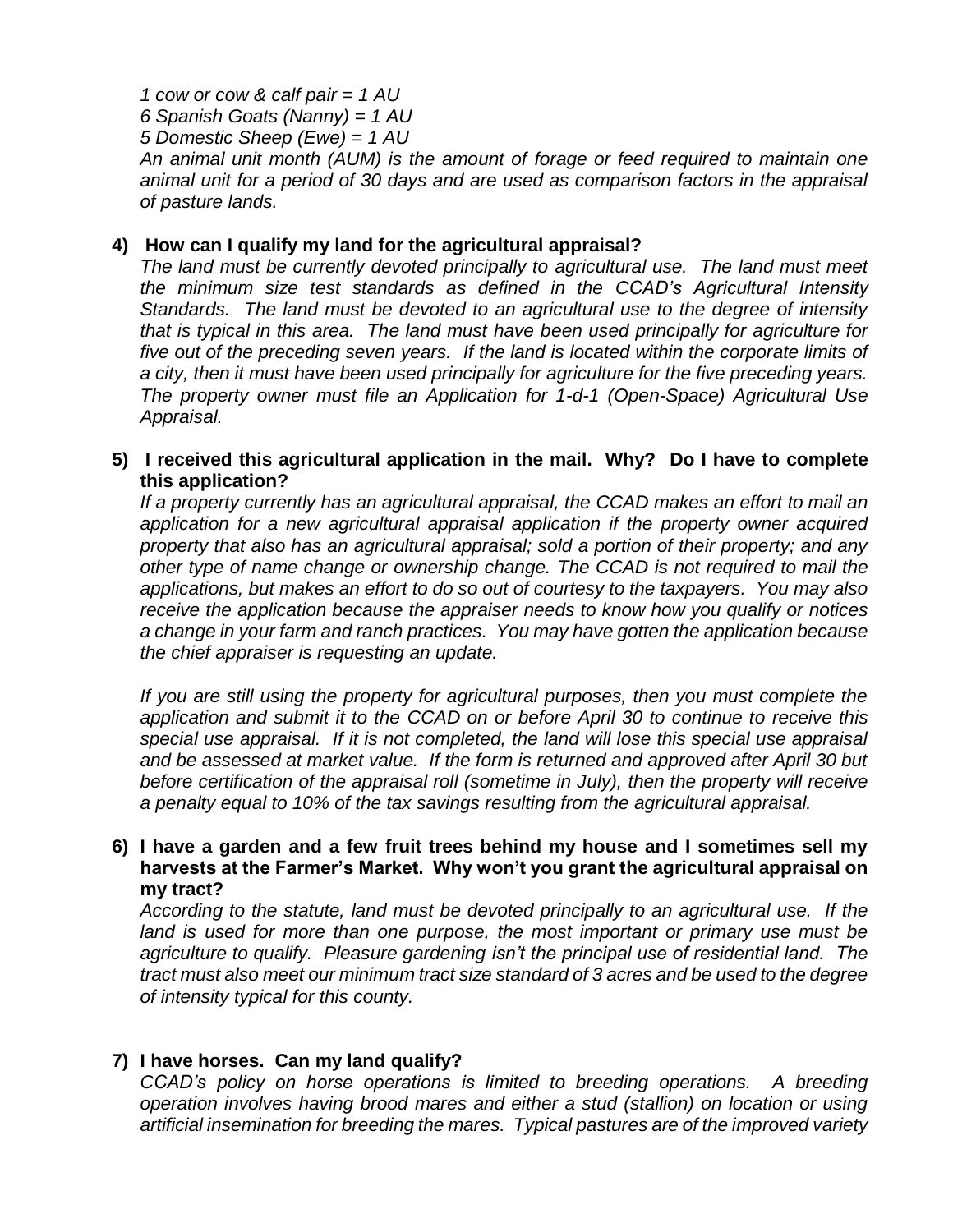*such as coastal Bermuda grass. At least 3 head of breeding age mares are required to be considered a typical horse breeding operation and must meet the minimum stocking rate based on land type. Donkeys, mules and burros are also included under horse operations and have the same guidelines. Miniature or dwarf horses also fall under the same guidelines but do not follow the same animal unit basis.*

## **8) I am using the property for agricultural purposes, but my house and barn are not receiving this ag appraisal. Why?**

*Agricultural appraisal applies only to land. It does not apply to the improvements. (i.e. houses and structures such as barns, sheds, silos, storages buildings, etc.) The land beneath the agricultural improvements does qualify for the special appraisal if it is used in connection with the agricultural operation. The land beneath homes or human habitats does not qualify for this special appraisal.*

## **9) Do I have to own the animals to qualify?**

*No. As long as your land is being primarily used for agricultural use, it can still qualify. You can lease your land to someone who will operate your land for agricultural use. It is your responsibility to see that the owner of the animals is using your land to the degree intensity required to keep the agricultural appraisal.*

# **10) I lease my land for hunting? Can I get an ag appraisal?**

*No. Hunting does not qualify the land and is not considered an agricultural activity.* 

**11) Can I hunt on my ag land or lease my land for hunting and keep my ag appraisal?** *As long as your land is primarily used for agricultural purposes to the degree of intensity required by this county for the majority of the year and hunting is a secondary use, not the primary use, then you can keep receiving this special appraisal.*

## **12) I let wild deer graze my land; does my land qualify?**

*No. Permitting wild deer to eat natural vegetation is not an agricultural use.*

- **13) I manage my land for whitetail deer (or other native wildlife); does my land qualify?** *Maybe. Please see CCAD's policy on wildlife management. If you meet the criteria, you must complete a Wildlife Management application along with a new Application for 1-d-1 Agricultural Use when converting from traditional agriculture to wildlife management.*
- **14) Which is cheaper, traditional ag use land or wildlife management land?** *Neither. The values for both are calculated using the same agricultural land value tables and are based on ag land type.*

# **15) I have axis deer and blackbucks, why can't I apply for wildlife management?**

*Wildlife management is for land devoted to managing indigenous wildlife. Having or raising exotics on your land does not meet the qualifications of wildlife management. Exotics are not considered for wildlife management. Under the right circumstances, they can be considered under the traditional 1-d-1 agricultural appraisal.* 

# **16) I own 50 acres. I have no animals. I plant 25 acres of crops. Can I have the ag appraisal?**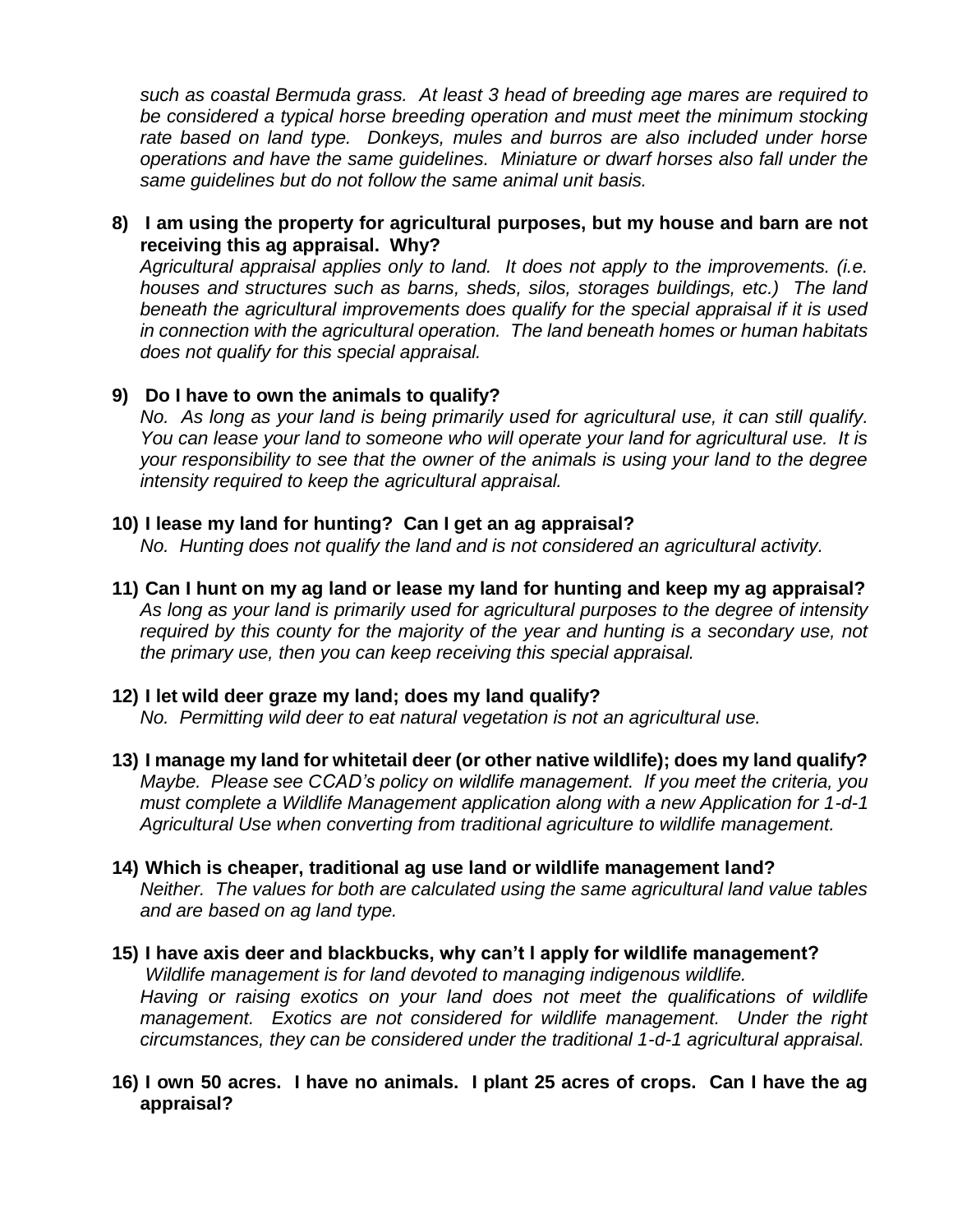*Only the 25 acres of cropland qualifies. The other 25 acres must be used and principally devoted to an agricultural activity to qualify.*

#### **17) My land was not previously in agricultural use, but now I have qualifying animals (or cropland); can I have the ag appraisal now?**

*No. According to state law, the land must have been used for five years out of the past seven previous years for agricultural production (or the preceding five years if located in the corporate city limits). You need to fill out an ag application (Application for 1-d-1 Agricultural Use Appraisal) so that we know your intent to convert this land to agricultural use. We highly encourage you to fill out an application every year until this time period test is over and you start receiving the agricultural appraisal. This gives the appraiser time to inspect your property and visit with you regarding your agricultural activities and any changes to state law or local policy. You may have to prove that your land was used the previous 5 out of 7 years if the appraiser has not confirmed or verified the agricultural activity on your land. This can be done with receipts, affidavits, etc. Please visit the CCAD for more information.*

#### **18) What is an agricultural rollback tax?**

*When land no longer qualifies for ag-use, the taxing unit assesses taxes for (up to) the preceding five years. The additional tax is the difference between the amount of tax imposed (the tax on the ag land) and the amount that would have been imposed if the land had been appraised at full market value, plus interest. Interest accrues from the date the taxes were due in each of the rollback years. The interest rate is 7% annually.*

*The ag rollback tax is usually triggered when all or part of your land no longer qualifies. For example, you change part of your land to a commercial or residential use or you subdivide (or develop) the land in parcels too small to justify the land to continue receiving the agricultural appraisal.* 

*If you have a vacant tract of land receiving the agricultural appraisal and you continue the agricultural appraisal, you are allowed to build or place a home on the tract and no ag rollback tax will be triggered. If you acquire a tract of land that is currently receiving the agricultural appraisal and immediately start to build or place a home on the property before you qualify the land for agricultural use, then a rollback tax will be triggered on part of your land. If the qualifying ag land already has a home on the land and you build or place a second home on the land, then a rollback tax will be triggered on part of your land.*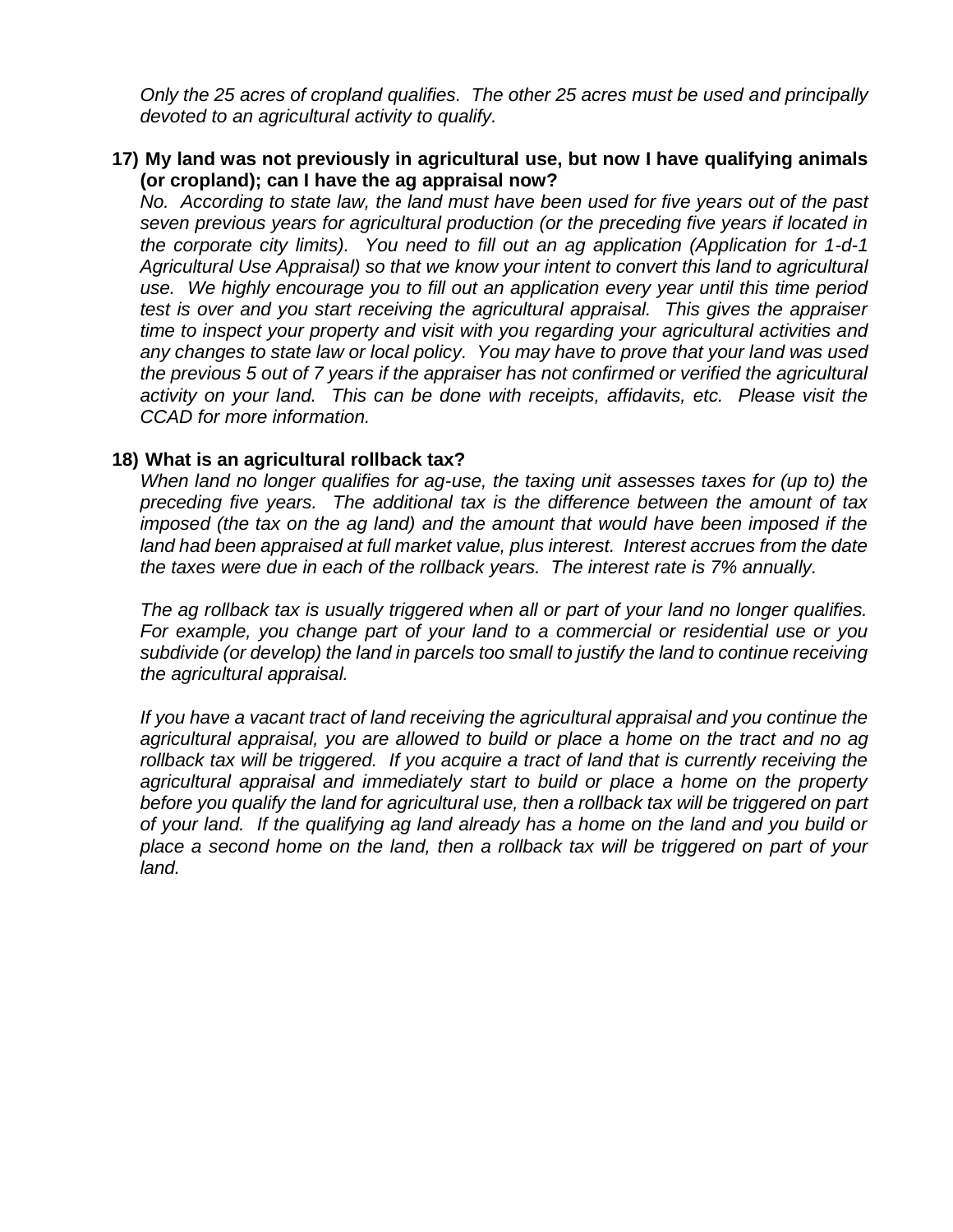#### **HELP! I DON'T UNDERSTAND FORM!! – A STEP BY STEP GUIDE TO FILLING OUT THE** *APPLICATION FOR 1-D-1 AGRICULTURAL USE APPRAISAL*

NOTE: These are instructions for filling out the application in Carson County. If you are filling out the form in a different county, then it is possible that the other county may require a slightly different format. Their qualifications and land categories will probably be different and there could be additional questions to answer on their form. Please check with that county for their ag guidelines before filling out the application.

**Page 1:** Indicate the year that we are requesting the form or the year that you are applying for this special appraisal. We usually have this filled in when we mail the form to you. If not sure, you can always put the year that you are actually filling in the form.

Did you own the property on January 1 of the application tax year? Indicate "yes" if you owned the property on January 1 or "no" if you did not own the property on January 1.

**Section 1 Page 2:** Check the box that best describes the owner. A married couple owning property is considered an individual ownership.

Provide the actual name of the legal owner or owners.

Provide one of the following: driver's license #, State ID #, Social Security number or Federal Tax ID number. If owned by more than one individual, please provide the information for the one filling out the form or indicate which individual the identification belongs. Partnerships and Corporations must provide the Federal Tax ID number.

For individuals, please list the birthday for each owner. Be sure to indicate which birthday belongs to each individual. Failure to fill in the birthday does not affect your eligibility of this special appraisal. Ownership by companies or corporations are not required to indicate birthday information.

Provide your physical address. This is the actual address of the owner or applicant.

It is very important to provide a phone number. That will make it more convenient to contact you in case we have a question about your application or need to make arrangements to inspect the property. It is really helpful to indicate beside the number if this is a cell, home or business number.

Provide an email address. Not required but is very helpful if we are unable to reach you by phone.

Provide your actual mailing address if different than your physical address. If you indicate an address that is different than what we have on record, your address will be changed to what you show on the form. Do not put the property address unless it is your mailing address. Use the mailing address that you would like all property tax correspondence to be mailed from this office.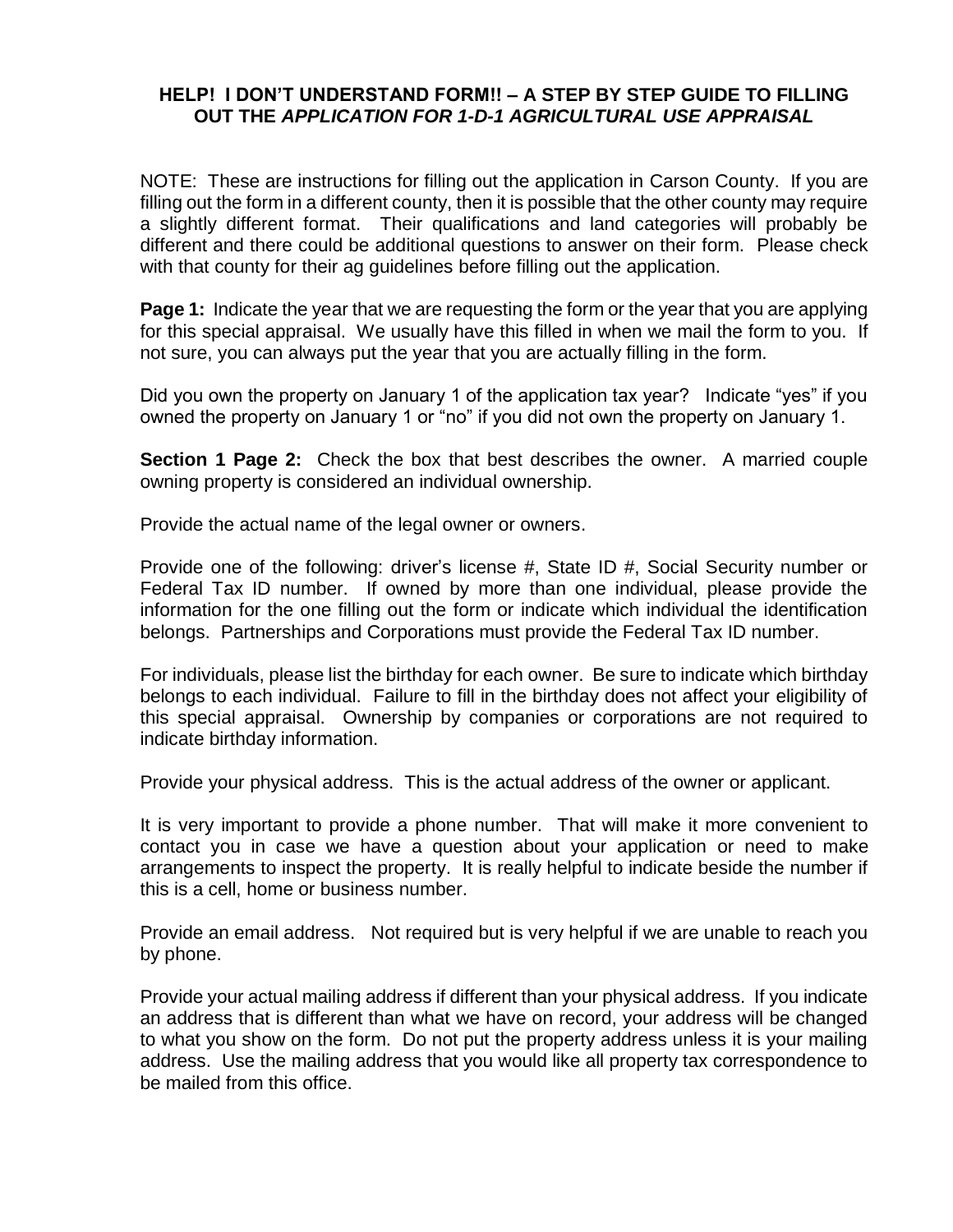**Section 2 Page 2:** Individual owners skip this section and go on to Section 3!

All other types of owners and individuals providing representation for an individual property owner, must complete this section. Examples: Companies, corporations, Limited Partnerships, Trusts, Power-of-Attorneys, Executors of Estates, Attorneys, Tax Agents, managers

**Section 3 Page 2:** We usually provide the legal description, account number and acreage on the form sent to you. You can obtain this information on your tax statement, appraisal notice, or by looking it up on our website. If your property is listed with more than one account, then you can list all the accounts as long as the properties adjoin each other. If tracts are separated by a road, or have separate ownership, then separate applications will be required.

**Section 4 Page 3 Question 1:** If you did not own the property on January 1, then you will answer "yes". If the ownership is changed because you are the surviving spouse or changed your property to allow a life estate, then you will answer "no". If you were the January 1 owner last year, then you will answer "no". If you are an individual and the ownership changed because you put it in a business, corporate name or trust then answer "yes" because that business, corporation or trust did not own the property on January 1.

**Question 2:** If the property received an agricultural appraisal last year, then answer "yes". If the property did not have an agricultural appraisal last year, then the answer is " $no$ ".

Since this is not a yearly application, CCAD requires EVERYONE to complete Section 5.

**Question 3:** Is this property located in the corporate city limits? CCAD has four cities which are Panhandle, White Deer, Groom, and Skellytown. If the tax statement or appraisal notice indicates a city tax, then answer "yes". If even a portion overlaps into the city, then answer "yes". If the property is in the corporate city limits, then there are slightly different standards.

A property located in the city cannot remain idle for the majority of any year. If the property is not used the majority of every year, then the property cannot receive this appraisal. Also, city ordinances and/or subdivision restrictions may keep a property from meeting the minimum standards required by this office, especially in regard to the number of animals allowed within the area.

If the tract is small (usually under 10 acres) and/or has a residence on the property, then it is highly probable that your application will be denied. If the tract adjoins a larger tract located outside the city limits that is receiving this special ag appraisal, then it is probable that it will be allowed, especially if there is not a residence or it is a larger tract of land.

**Section 5 Page 3 Line 1:** This is the place where you list each year of use, how it was used and the tract size used for ag purposes. This shows CCAD the agricultural history of the property. The current year must be shown along with a minimum of 5 years of use. The law states that the property must be used a minimum of 5 out of 7 years to qualify. (Properties in the corporate city limits must have been used every year.)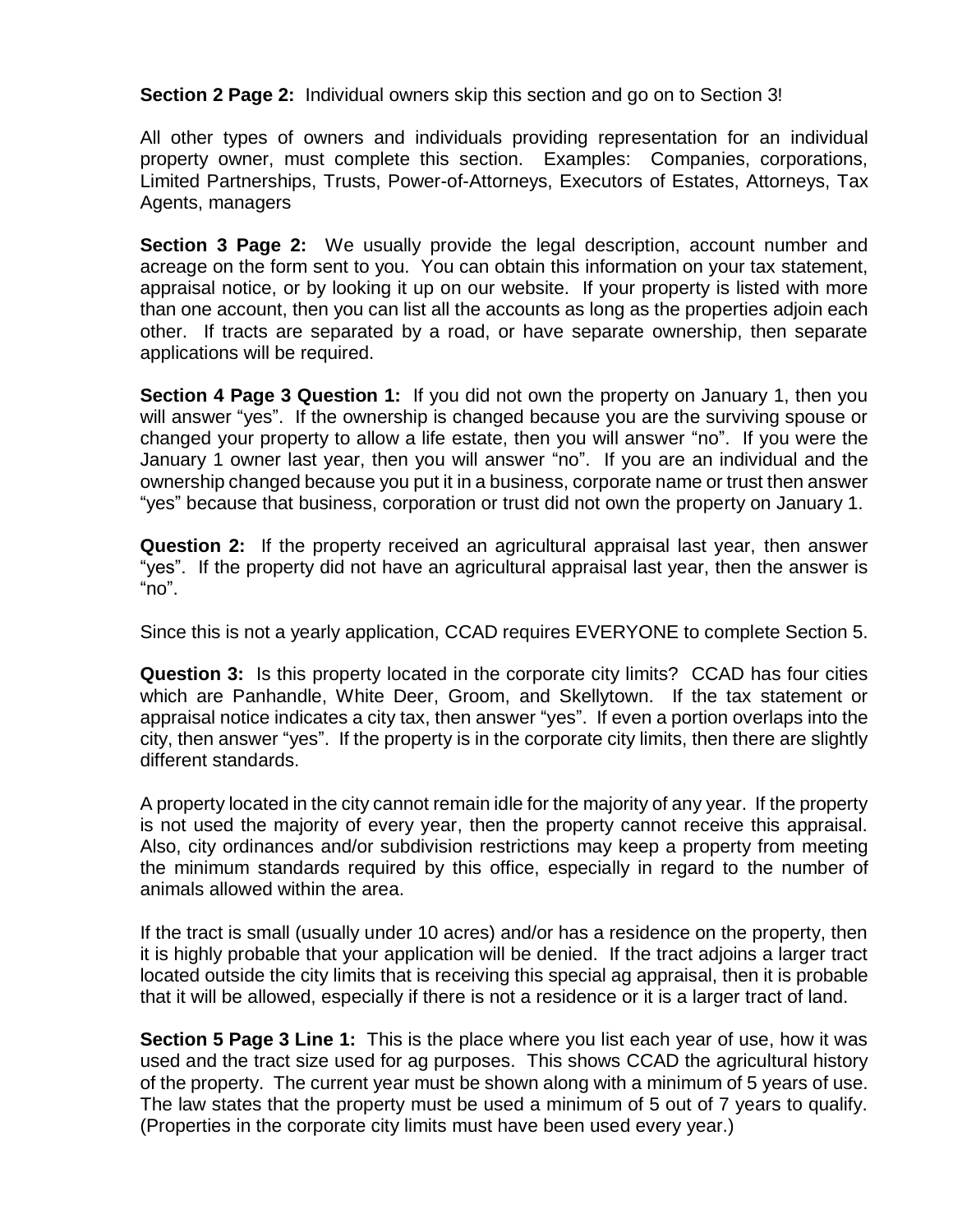Putting phrases such as same as previous owner, same as last year, the same since 1970, the same as when grandpa had it, etc. is not allowed. If you are a new owner and you don't know the history, then you will need to contact the previous owner to find out how the property was used. Sometimes this office can help if we have a fairly recent application on file from the previous owner or have notes from previous property inspections, but not always.

Current Year is the year you are filling in the application. Put what you or the person who leases it from you, have on the property.

1 is last year, 2 is the year before the last, etc. – New owners will need to get in touch with previous owner to fill this in.

The form is asking about the category of land rather than the use of the land. We do not put as much weight in listing the category as we do in the actual use. But if you are really concerned with listing the category, then here are the descriptions we use in Carson County.

Native pasture – Land that is not cleared. Land is mostly covered in brush or native trees. Improved pasture – This is land that is primarily cleared or open. Very little brush or few trees.

Dry Cropland – This is land that is or has been plowed and the crop planted is harvested. Usually small grains or hay. This can also include permanent grass such as Coastal Bermuda or Klein grass.

Irrigated Cropland – Land that is watered for crops.

Orchard – Land that has fruit or pecan trees planted in a grid pattern.

We do not have timber in Carson County, so do not indicate that use.

Do not use words such as "crops" or "livestock" as the use. Be more specific cattle, hay, oats, etc.

Here is an example:

| Year: | Category/Use:                        | Acres: |
|-------|--------------------------------------|--------|
| 2018  | Native - Cattle                      | 100    |
| 2017  | Idle                                 | 100    |
| 2016  | Native/Improved - Goats              | 75/25  |
| 2015  | Native/Improved - Cattle             | 75/25  |
| 2014  | Native/Improved - Cattle             | 75/25  |
| 2013  | Idle                                 | 100    |
| 2012  | Native/Dry crop - Cattle/Sorghum Hay | 75/25  |

You will not be denied if you do not show the category. We must have the actual use shown in the current year and at least 5 out of 7 of the previous years.

**Line 2 (a) Page 4:** If this is native or improved pasture you must show a livestock – be specific. What type of livestock do you have? How many acres of this property does the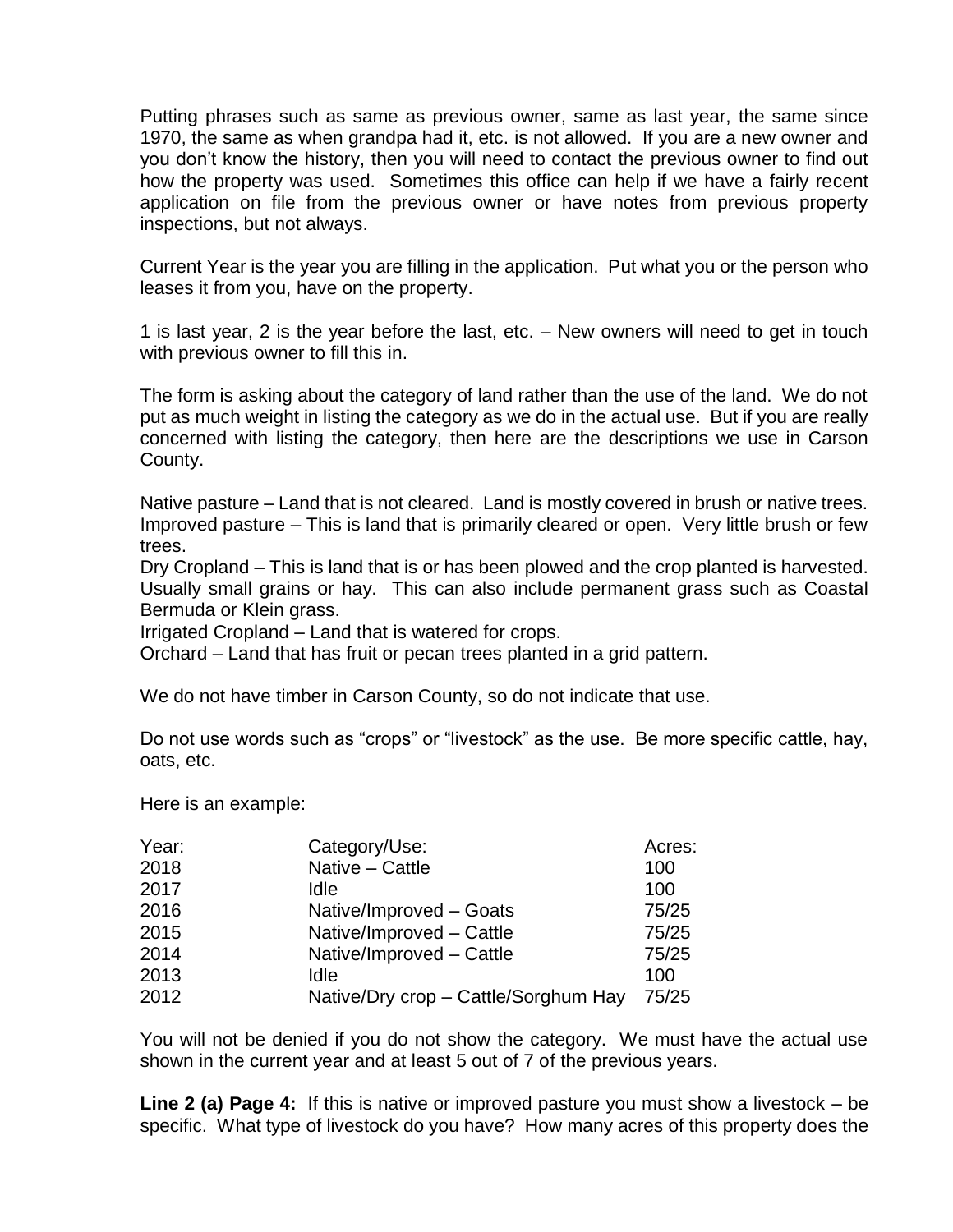livestock graze? If access to the whole property, then indicate the entire tract. No need to subtract out stock ponds or fence rows. If you don't have livestock, but grow crops, then you may skip 2(a) and 2 (b) and go to line 3.

**Line 2 (b) Page 4:** What type of livestock and how many head are usually found on this place? It says raised, but that does not mean how many are born. We know that this number can vary because of births, losses, sales, etc. Listing a range is acceptable. When an appraiser from this office comes out to inspect your place, about how many head will they see?

**Line 3 Page 4:** List each type of crop grown and the number of acres devoted to that crop. Include permanent grasses. If you do not have any crop, then skip this line.

**Line 4 Page 4:** If this land or a portion of this land is idle because you are in a governmental program, then you will need to list the name of the program and the number of acres in the program. You will need to attach a copy of the contract to the application. That way we will have the year the land will be going out of the program. You will need to qualify your land at the end of the program and fill out a new agricultural application at that time.

**Line 5 Page 4:** List any non-agricultural uses. Usually this line is used to indicate each non-agricultural structure and the number of acres used for each structure. For example, if there is a home on the land, then you can claim up to 20 acres for your home for property tax homestead purposes. CCAD has a 1 acre minimum policy for each residence or commercial structure on the property. The yard for the residential structure and the road from the public road to that residential structure is considered non-agricultural. The land is not surveyed by this office, but is estimated and rounded to the nearest acre for tax purposes. Commercial business use should also be indicated. Other examples are leased areas for tower sites, hunting camps, quarry areas, and any other non-agricultural uses of the land.

**Section 6 Page 4 and 5**: If you have indicated that this land is used for traditional farming or ranching activities in Section 5 then skip this page. If you indicated that you use this land for a specific native wildlife species, then this must be answered completely. You will also need to include the appropriate Texas Parks and Wildlife application and submit the proper supporting documentation. If you listed that this is a threatened or endangered species area, then you will also need to include a copy of your permit from the Texas Parks and Wildlife Department. Answering "yes" to questions 5-8, will require some type of proof or documentation.

**Section 7 Page 5:** Question 1 is always "No" in Carson County. We have no timber production. Cutting or harvesting the mesquites on your place is not timber production. Question 2 is not necessary to answer, but should be "yes" if you do answer it. We do require Section 5 to be completed.

**Section 8 Page 6:** Print your name legibly. Sign your name. Use your legal name and signature. If the property is owned by more than one individual, not everyone has to sign this form. Usually it is best to have the main contact person or the one who is going to